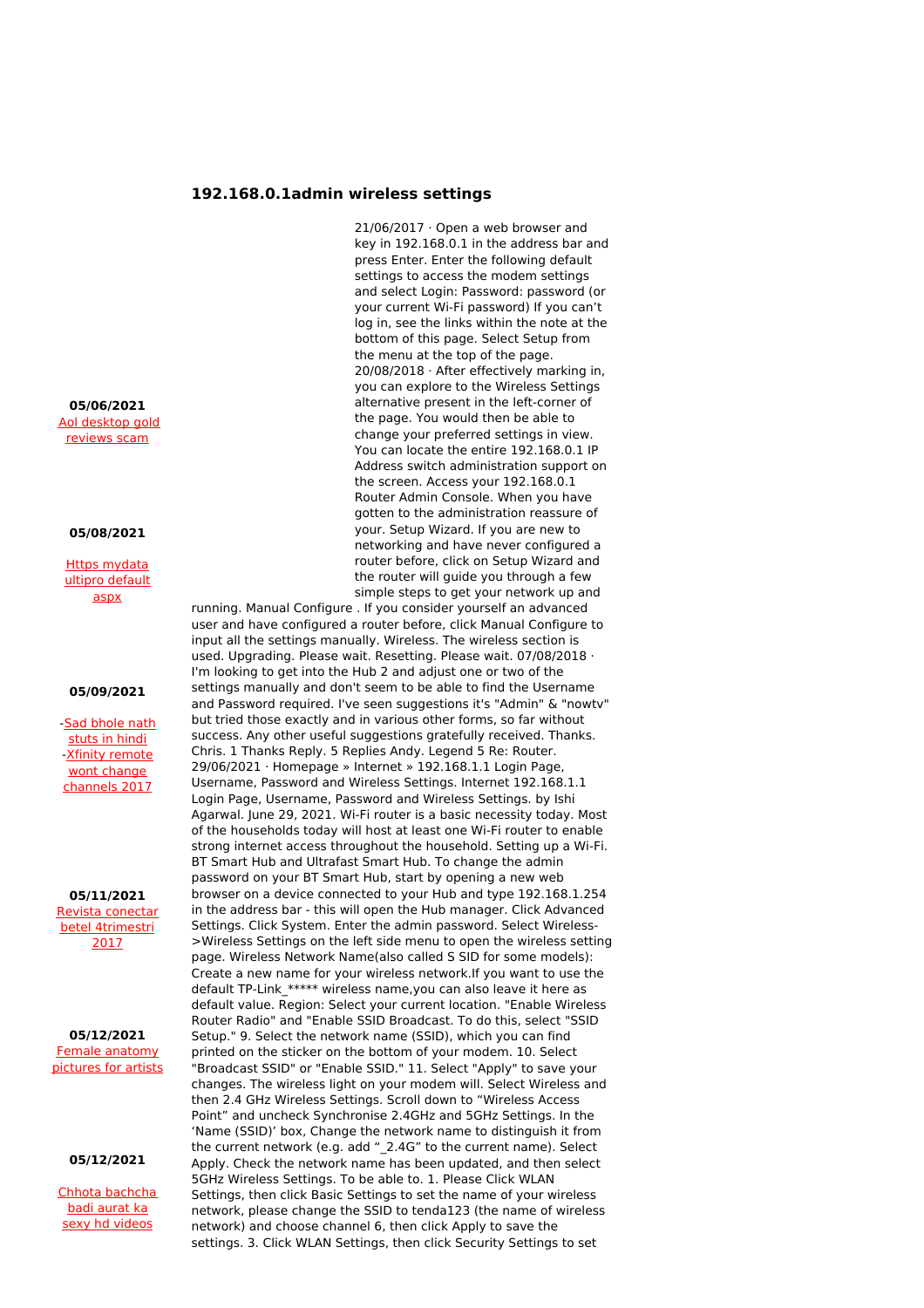**05/13/2021**

Icd 10 code for splinter [removal](http://manufakturawakame.pl/k6a) the password. WAN - The following parameters apply to the WAN ports of the Router. You can configure them in the Network -> WAN page. MAC Address - The physical address of the WAN port, as seen from the Internet. IP Address - The current WAN (Internet) IP Address. This field will be blank or 0.0.0.0 if the IP Address is assigned dynamically and there is no. To protect the Hub's settings from unauthorised changes, you may wish to change the password. How to change the password on the Hub 3 or Hub 4. Firstly, you will need to enter 192.168.0.1 into the address bar of your browser then follow the below steps: 1. Sign in to the settings page using the Hub's Settings Password, the default Settings Password is printed on the bottom of the Hub. 2. The Wireless Settings menu of your modem/router's user interface allows you to control the wireless network in your home. Some models will offer both 2.4 GHz and 5 GHz setup options for several of the features. Read more about how to choose 2.4 or 5 GHz frequency.. Select a wireless menu option to view step-by-step instructions. How to login 192.168 .0.254 in 3 STEPS. 1. Check default login 192.168 .0.254. Accessing your Router Admin through a 192.168 .0.254 IP address will allow you to change the settings and configurations that your router software provides. To do that, verify behind your router to get defaut login IP Address. 20/07/2021 · Afterwards, log into the range extender's management page by using the new IP 192.168.0.250. Step 3. Click Quick Setup. Then, click Next > Wireless. Select Range Extender as the Operation Mode. Then click Search. Step 4. Find the root router's SSID on. In a browser address bar, go to 192.168.0.1. Select Wireless or WiFi. Enter the default username admin. And depending on which hub you have, the password sky or the WiFi password on the back of your hub. If these don't work, follow the Resetting your WiFi password steps below then try again. Enter a new Network Key – that's the WiFi. Choose a port to open for remote management. Select a filter that controls access as needed for this admin port. If you do not see the filter you need in the list of filters, go to the Advanced → Inbound Filter screen and create a new filter. Once connected, open a browser, enter 192.168.0.1 in the address bar to enter the wireless router's setup screen, the default login user name and password are usually 'admin', you can refer to the instructions in manual (the simplest way is to take a look at the shell of your router, there's always an instruction), or you can visit Default Router Username and Password List here. 26/09/2020 · Trying to access my router settings so I can make changes to the wifi channel for certain devices I have, however when I type in the routers IP address, a page loads saying 'This site can't be reached' Have tried on multiple devices and also tried reseting. 20/07/2011 · 2011-07-21 07:21 AM. 2011-07-21 07:21 AM. Re: 192.168.0.1 & Routerlogin.com redirecting to Netgear Support site. Check the IP address of the computer. make sure it is on the same range as your router's IP. check the ethernet cables. Ethernet coming from the ISP modem shoud go to the WAN port of the router. 11 rows · Login To Your Router Login Page - Access the login page by typing 192.168.0.1 into your. 22/02/2021 · Open the Wireless section. Once you are logged into your router, you will need to find the Wireless section of the configuration page. The exact name changes from manufacturer to manufacturer, but generally you are looking for a "Wireless" or "Wireless Settings/Setup" tab or button. 192.168.0.1 Admin 192.168.0.1 is a private IP address, similar to 192.168.1.1 or 10.0.0.1 used by many vendors as the default gateway. Issues with WiFi? Locate your busiest and least occupied channels with NetSpot. Get Started What Routers Use 192.168.0.1? There are many routers that use 192.168.0.1 as the default IP address. Here's a list of manufacturers that have released at least one. 192.168.0.1admin wireless setting window 10 Pages 1. 192.168.1.1admin Wireless Settings Windows 10. Education Details: Configuring Your Wireless Router Using 192.168.1.1.Education Details: Usually, these settings are set by default, but if you want to reset them, there is an option of router settings present in 192.168.1.1. How to login 192.168.0.1 Easily Accessing your Router Admin through a 192.168.0.1 IP address will allow you to change the settings and configurations that your router software provides Click Here 192.168.0.1 or enter 192.168.0.1 into your Browser's address bar If it doesn't work, then 192.168.0.1 is not your router's IP address. 30/08/2018 · Restore the system to its factory default settings by pressing the "Restore" or "Reset" button at the back of router for more than 5 seconds when the power light is flickering. 3. When successfully logged in, you'll see a screen similar as the one shown below. To configure the basic wireless settings of the Modem Router: 1. Enable the wireless radio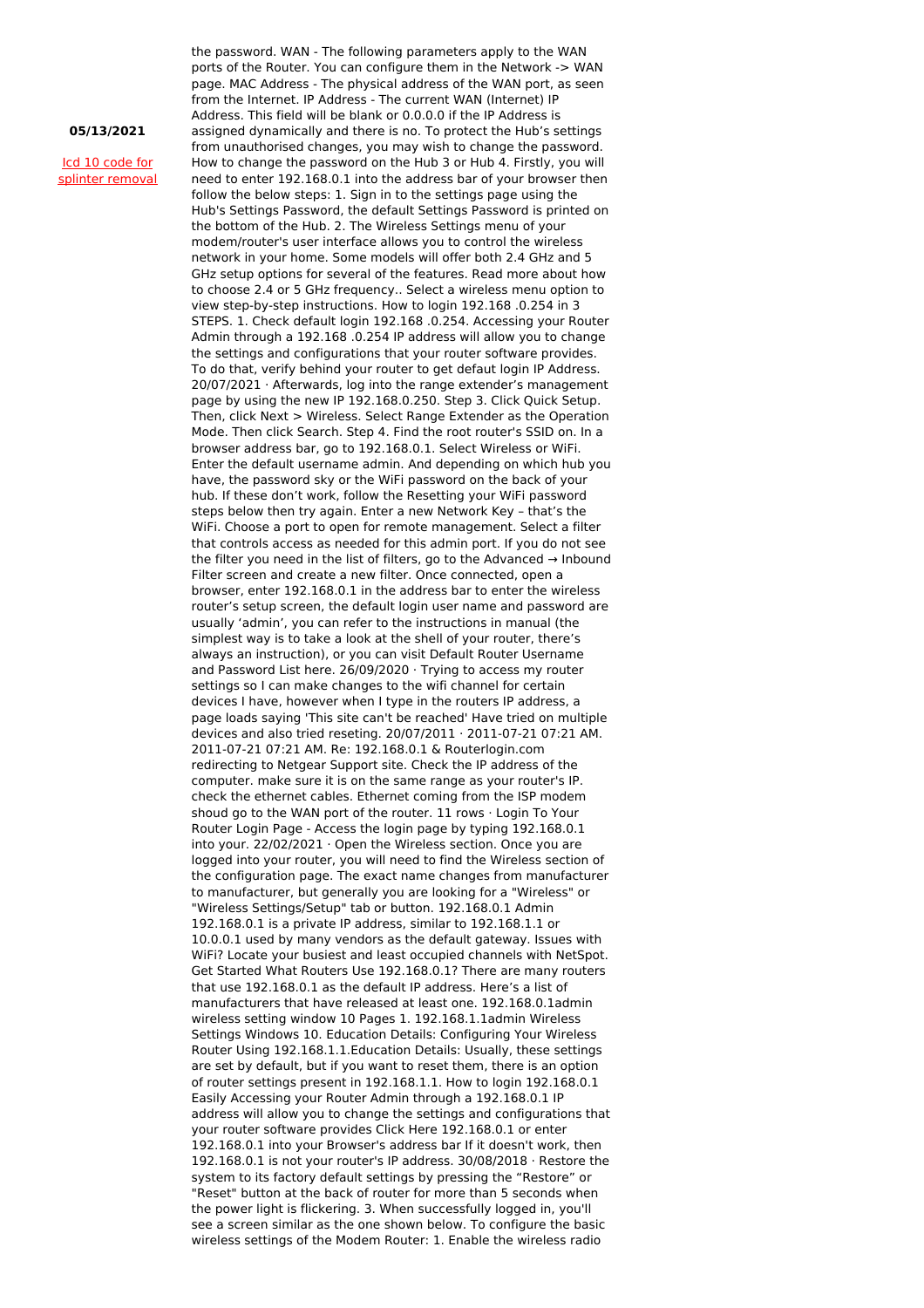of the Modem Router by clicking in the Enable radio button to activate it. 2. If needed, change the name of the Modem Router's wireless network by enter - ing a new one in the Network Name text box. Otherwise, you can use the one that is already entered the the text box. You should write this name down. Accessing your Router Admin through a 192.168 .0.1 IP address will allow you to change the settings and configurations that your router software provides. Click Here 192.168.0.1 or enter 192.168 .0.1 into your Browser's address bar. If it doesn't work, then 192.168 .0.1 is not your router's IP address. Once you know your router's IP address. To access the admin page type 192.168.10.1 into your web browser's address bar or click on the link below.. Login. Admin. Based on your local ip address, this should be your router admin ip address. This is only the case if you are in the same network as your wifi router. 41 rows · 07/08/2021 · Using this IP address 192.168.0.1, you can make changes in the router. tp link 192.168.0.1 admin wireless settings : u/tplink058. To change the tplink wireless settings, you need to sign into its admin page by using the ip address 192.168.0.1. once you are into the tplink admin page, you will be able to configure tplink wireless settings. You. Enter 192.168.0.1 into the address bar of your browser, the settings page will then load\* \*Enter If you have enabled Modem Mode on the Hub you will need to use 192.168.100.1 instead. When prompted, enter the settings password shown on the bottom of the Super Hub Once you've accessed the page there are a variety of settings you can change. Any settings on the router will be erased. The router's IP address will be "192.168.1.1" and the username and password will be "admin" after resetting. Step 3: A new window will prompt for a User name and Password, type "admin" (this is the default user name and password), then click OK. tp link 192.168.0.1 admin wireless settings (self.tplink058) submitted 1 year ago by tplink058 To change the tplink wireless settings, you need to sign into its admin page by using the ip address 192.168.0.1. once you are into the tplink admin page, you will be able to configure tplink wireless settings. 22/12/2019 · 192.168.0.1 Admin Login. When you buy a router, then you should choose a router from the brand. You should choose the router from brands because of the device's quality and performance. Brand routers give the best performance and you will get the best customer care support from the manufacturing website. However, all of the routers come with a manual where you will get instructions for the. 192.168.0.1 is an IP used by most router brands as their default gateway & login IP address. 192.168.o.1 login is used to access the router setup page to configure various wireless & security settings. To access the admin panel hit the link below: All routers come with a web interface that makes it possible to more or less easily change various settings, and IP addresses such as 192.168.0.1, 192.168.1.1, or 192.168.0.0 let you access it. Because we're talking about private IP addresses, you need to keep in mind that accessing a router's web interface is possible only when you're on the same network as the router. 192.168.0.1 Wireless router parameter settings. Use a cable to connect the router to the computer even though it can be connected to the computer wireless. Now . You can access the web management page to modify Wireless Settings (Network name SSID, Change WiFi password), Create Guest Networks and MAC Filtering. You must be in the range of your WIFI in order to connect to your router settings. But provided that you are in the network and an IP was assigned to you by . You Can Use default Ip Address 192.168.0.1 to Login Your Wireless Router & change Settings Such as –. Wifi Router Installation & Setup; Change Or Set up . Make sure you're using the correct IP · ipconfig · Use a Cat5 cable to configure wireless routers · Reboot the router · Reset the router to the factory defaults . 192.168.0.1 router login and password for your device at 192.168.0.1 We will help you get into your router or other devices on your network 192.168.0.1 is a . This is only the case if you are in the same network as your wifi router.. Then go to Router Settings and type in a new IP address. Subnet Mask - The subnet mask associated with LAN IP address. Wireless - These are the current settings or information for Wireless.You can configure them in . Connecting to your 192.168.0.1.1 router is the first step to setting up your home or office wireless network. Getting the basic configuration right will . The router's configuration pages are built into the router.. Connect your computer's network port to one of your router's LAN ports (Ethernet ports). Aug 22, 2021. The WiFi network name which is visible on our computers and phones can be modified from the router settings. 2. Change Router admin password. **192.168.0.1**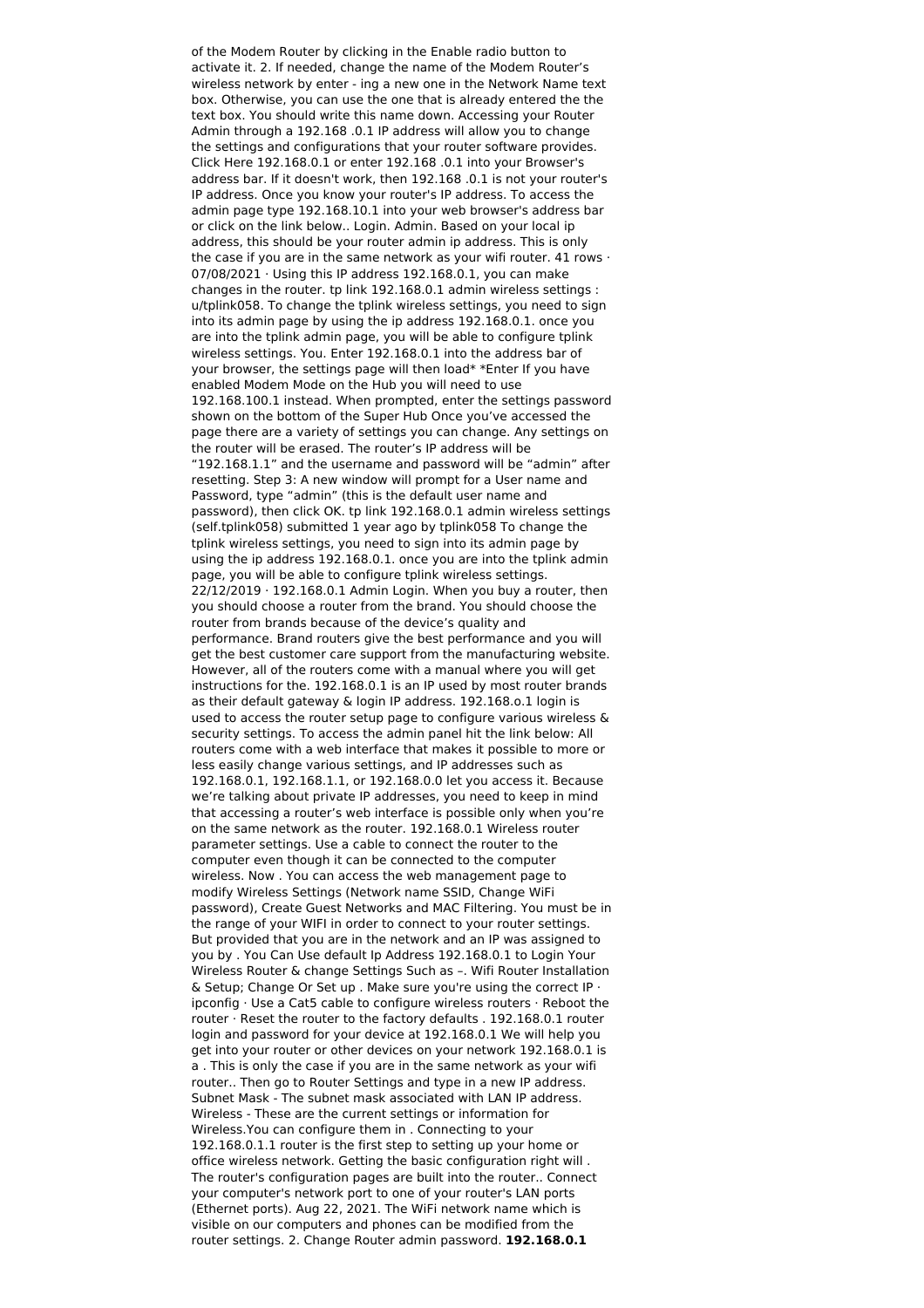router login and password for your device at **192.168.0.1** We will help you get into your router or other devices on your network **192.168.0.1** is a private ip address used for local networks. In genuine sense, the default IP address for a particular **switch** is **192.168.0.1** which is utilized at the season of your **switch setup.** As a rule, this IP address is given by the **switch** maker and can be utilized while **switch setup.** For getting to the web association through your switch, you need the exact login qualifications. Using this IP address **192.168.0.1,** you can make changes in the router configuration through a secure Admin Panel interface. Once you're in the router login interface, you'd come to find many security **settings.** Such as WAN, WPS, WLAN, MAC, ADSL, DHCP, and Network Management. How to Change Router Password from **192.168.0.1?** Any **settings** on the router will be erased. The router's IP address will be "192.168.1.1" and the username and password will be "admin" after resetting. To reconfigure the router, refer to the links below: To configure the router with DSL ISP, click here. Open a web browser and type **http://192.168.0.1** into the web address field. 3. Log in to the modem's online user interface (Modem GUI) using your **Administrator** Username and Administrator Password. Unless you have changed the default **settings,** you can find this information on the modem's sticker. Once connected, open a browser, enter **192.168.0.1** in the address bar to enter the **wireless** router's **setup** screen, the default login user name and password are usually 'admin', you can refer to the instructions in manual (the simplest way is to take a look at the shell of your router, there's always an instruction), or you can visit Default Router Username and Password List here. Enabling **Remote Management,** allows you or others to change the router configuration from a computer on the Internet. Choose a port to open for **remote management.** Select a filter that controls access as needed for this **admin** port. If you do not see the filter you need in the list of filters, go to the Advanced → Inbound Filter screen and. tp link **192.168.0.1** admin **wireless settings** : u/tplink058. To change the tplink **wireless settings**, you need to sign into its admin page by using the ip address 192.168.0.1. once you are into the tplink admin page, you will be able to configure tplink **wireless settings**. You can get the complete details on tp link 192.168.0.1 **192.168.0.1admin wireless** setting window 10 Pages 1. 192.168.1.1admin **Wireless Settings** Windows 10. Education Details: Configuring Your **Wireless** Router Using 192.168.1.1.Education Details: Usually, these **settings** are set by default, but if you want to reset them, there is an option of router **settings** present in 192.168.1.1. WAN - The following parameters apply to the WAN ports of the Router. You can configure them in the Network -> WAN page. MAC Address - The physical address of the WAN port, as seen from the Internet. IP Address - The current WAN (Internet) IP Address. This field will be blank or 0.0.0.0 if the IP Address is assigned dynamically and there is no. How to login 192.168.0.1 Easily Accessing your Router Admin through a 192.168.0.1 IP address will allow you to change the settings and configurations that your router software provides Click Here 192.168.0.1 or enter 192.168.0.1 into your Browser's address bar If it doesn't work, then 192.168.0.1 is not your router's IP address. How to login 192.168 .0.254 in 3 STEPS. 1. Check default login 192.168 .0.254. Accessing your Router Admin through a 192.168 .0.254 IP address will allow you to change the settings and configurations that your router software provides. To do that, verify behind your router to get defaut login IP Address. Select Wireless- >Wireless Settings on the left side menu to open the wireless setting page. Wireless Network Name(also called S SID for some models): Create a new name for your wireless network.If you want to use the default TP-Link\_\*\*\*\*\* wireless name,you can also leave it here as default value. Region: Select your current location. "Enable Wireless Router Radio" and "Enable SSID Broadcast. Enter 192.168.0.1 into the address bar of your browser, the settings page will then load\* \*Enter If you have enabled Modem Mode on the Hub you will need to use 192.168.100.1 instead. When prompted, enter the settings password shown on the bottom of the Super Hub Once you've accessed the page there are a variety of settings you can change. 20/07/2021 · Afterwards, log into the range extender's management page by using the new IP 192.168.0.250. Step 3. Click Quick Setup. Then, click Next > Wireless. Select Range Extender as the Operation Mode. Then click Search. Step 4. Find the root router's SSID on. To do this, select "SSID Setup." 9. Select the network name (SSID), which you can find printed on the sticker on the bottom of your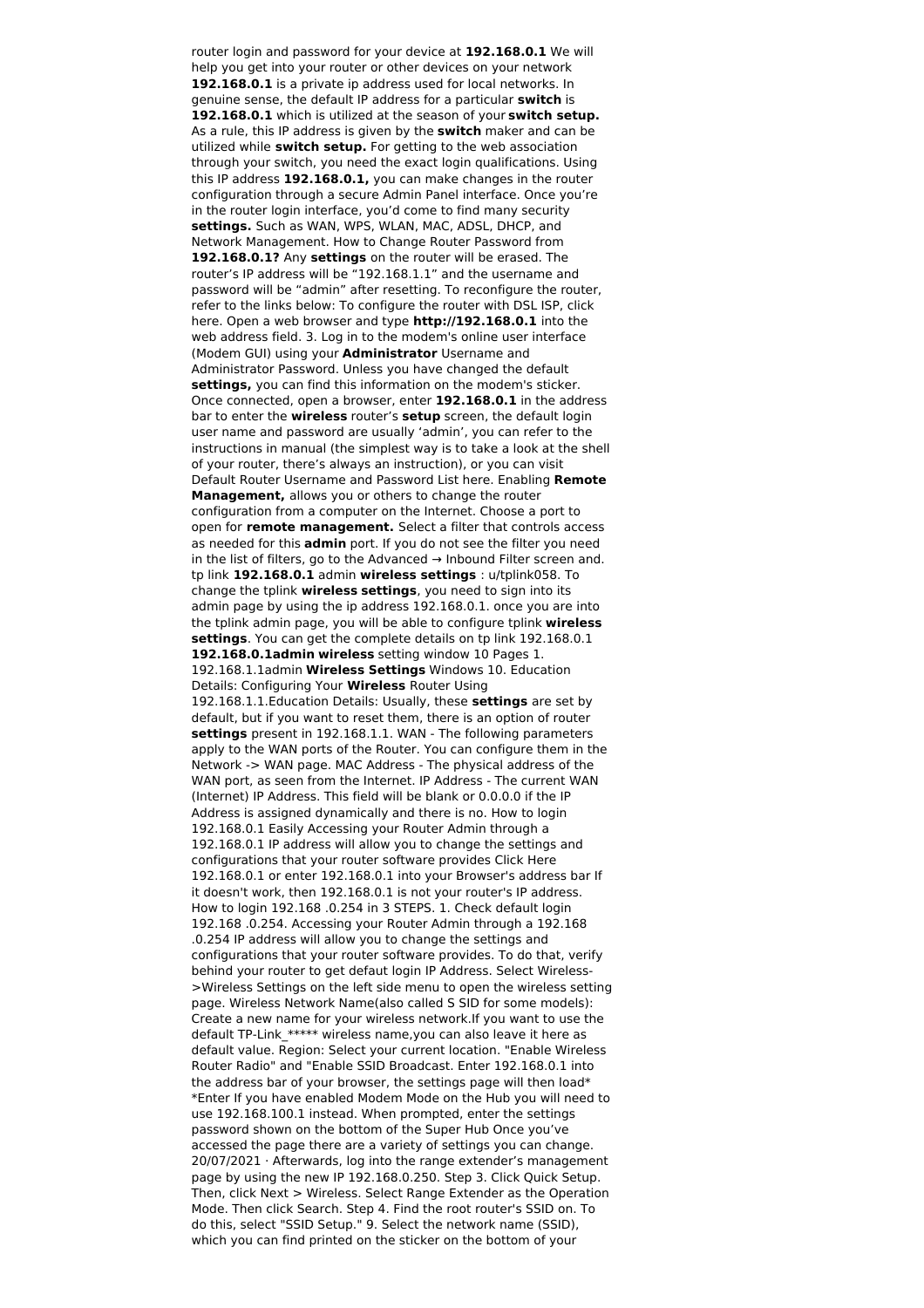modem. 10. Select "Broadcast SSID" or "Enable SSID." 11. Select "Apply" to save your changes. The wireless light on your modem will. To configure the basic wireless settings of the Modem Router: 1. Enable the wireless radio of the Modem Router by clicking in the Enable radio button to activate it. 2. If needed, change the name of the Modem Router's wireless network by enter - ing a new one in the Network Name text box. Otherwise, you can use the one that is already entered the the text box. You should write this name down. Any settings on the router will be erased. The router's IP address will be "192.168.1.1" and the username and password will be "admin" after resetting. Step 3: A new window will prompt for a User name and Password, type "admin" (this is the default user name and password), then click OK. Choose a port to open for remote management. Select a filter that controls access as needed for this admin port. If you do not see the filter you need in the list of filters, go to the Advanced → Inbound Filter screen and create a new filter. 192.168.0.1 Admin 192.168.0.1 is a private IP address, similar to 192.168.1.1 or 10.0.0.1 used by many vendors as the default gateway. Issues with WiFi? Locate your busiest and least occupied channels with NetSpot. Get Started What Routers Use 192.168.0.1? There are many routers that use 192.168.0.1 as the default IP address. Here's a list of manufacturers that have released at least one. 21/06/2017 · Open a web browser and key in 192.168.0.1 in the address bar and press Enter. Enter the following default settings to access the modem settings and select Login: Password: password (or your current Wi-Fi password) If you can't log in, see the links within the note at the bottom of this page. Select Setup from the menu at the top of the page. tp link 192.168.0.1 admin wireless settings (self.tplink058) submitted 1 year ago by tplink058 To change the tplink wireless settings, you need to sign into its admin page by using the ip address 192.168.0.1. once you are into the tplink admin page, you will be able to configure tplink wireless settings. 29/06/2021 · Homepage » Internet » 192.168.1.1 Login Page, Username, Password and Wireless Settings. Internet 192.168.1.1 Login Page, Username, Password and Wireless Settings. by Ishi Agarwal. June 29, 2021. Wi-Fi router is a basic necessity today. Most of the households today will host at least one Wi-Fi router to enable strong internet access throughout the household. Setting up a Wi-Fi. Setup Wizard. If you are new to networking and have never configured a router before, click on Setup Wizard and the router will guide you through a few simple steps to get your network up and running. Manual Configure . If you consider yourself an advanced user and have configured a router before, click Manual Configure to input all the settings manually. Wireless. The wireless section is used. 26/09/2020 · Trying to access my router settings so I can make changes to the wifi channel for certain devices I have, however when I type in the routers IP address, a page loads saying 'This site can't be reached' Have tried on multiple devices and also tried reseting. 192.168.0.1 is an IP used by most router brands as their default gateway & login IP address. 192.168.o.1 login is used to access the router setup page to configure various wireless & security settings. To access the admin panel hit the link below: 1. Please Click WLAN Settings, then click Basic Settings to set the name of your wireless network, please change the SSID to tenda123 (the name of wireless network) and choose channel 6, then click Apply to save the settings. 3. Click WLAN Settings, then click Security Settings to set the password. 22/02/2021 · Open the Wireless section. Once you are logged into your router, you will need to find the Wireless section of the configuration page. The exact name changes from manufacturer to manufacturer, but generally you are looking for a "Wireless" or "Wireless Settings/Setup" tab or button. 192.168.0.1admin wireless setting window 10 Pages 1. 192.168.1.1admin Wireless Settings Windows 10. Education Details: Configuring Your Wireless Router Using 192.168.1.1.Education Details: Usually, these settings are set by default, but if you want to reset them, there is an option of router settings present in 192.168.1.1. Once connected, open a browser, enter 192.168.0.1 in the address bar to enter the wireless router's setup screen, the default login user name and password are usually 'admin', you can refer to the instructions in manual (the simplest way is to take a look at the shell of your router, there's always an instruction), or you can visit Default Router Username and Password List here. 41 rows · 07/08/2021 · Using this IP address 192.168.0.1, you can make changes in the router. tp link 192.168.0.1 admin wireless settings : u/tplink058. To change the tplink wireless settings, you need to sign into its admin page by using the ip address 192.168.0.1. once you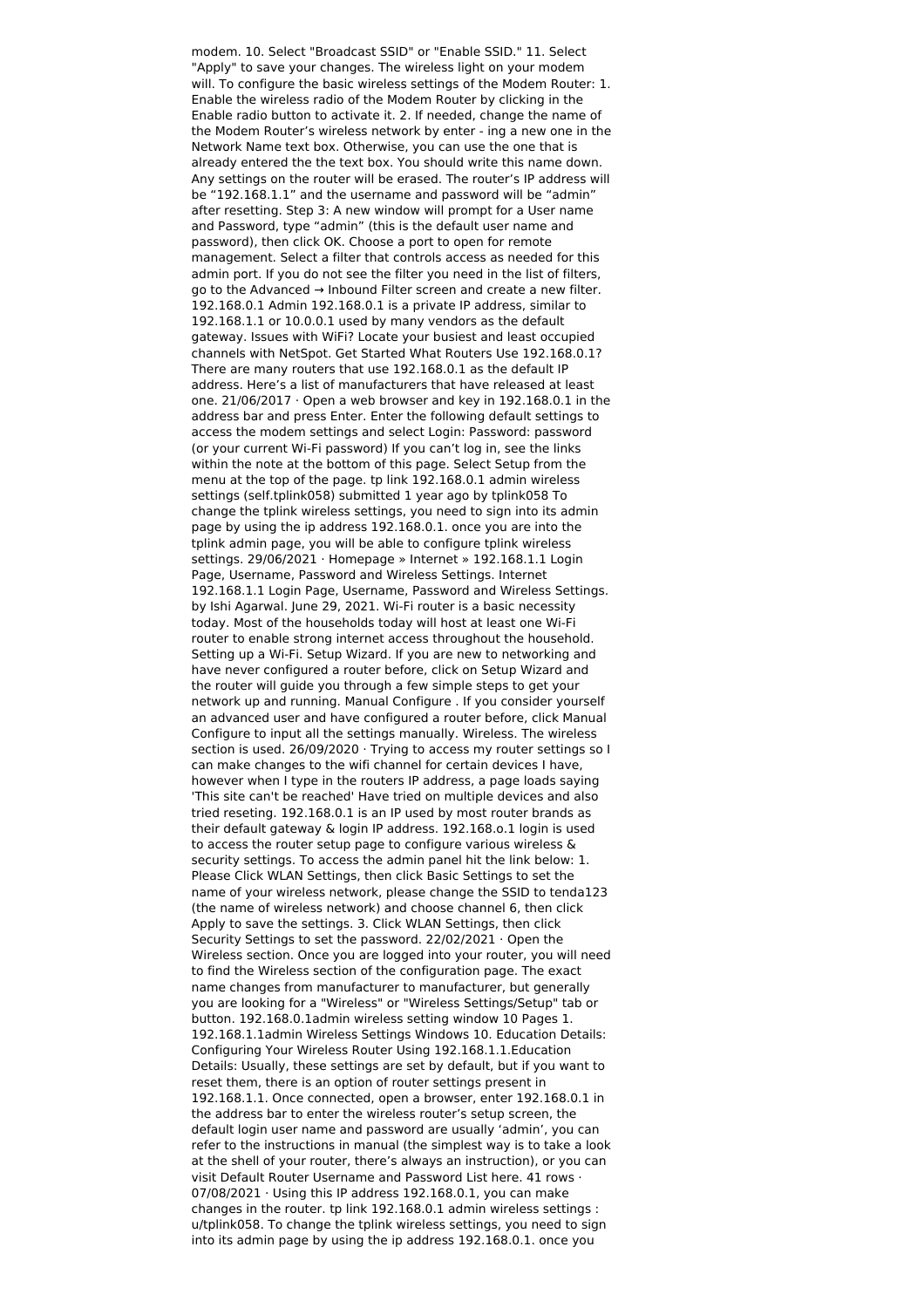are into the tplink admin page, you will be able to configure tplink wireless settings. You. 11 rows · Login To Your Router Login Page - Access the login page by typing 192.168.0.1 into your. 07/08/2018 · I'm looking to get into the Hub 2 and adjust one or two of the settings manually and don't seem to be able to find the Username and Password required. I've seen suggestions it's "Admin" & "nowty" but tried those exactly and in various other forms, so far without success. Any other useful suggestions gratefully received. Thanks. Chris. 1 Thanks Reply. 5 Replies Andy. Legend 5 Re: Router. 20/07/2011 · 2011-07-21 07:21 AM. 2011-07-21 07:21 AM. Re: 192.168.0.1 & Routerlogin.com redirecting to Netgear Support site. Check the IP address of the computer. make sure it is on the same range as your router's IP. check the ethernet cables. Ethernet coming from the ISP modem shoud go to the WAN port of the router. All routers come with a web interface that makes it possible to more or less easily change various settings, and IP addresses such as 192.168.0.1, 192.168.1.1, or 192.168.0.0 let you access it. Because we're talking about private IP addresses, you need to keep in mind that accessing a router's web interface is possible only when you're on the same network as the router. Upgrading. Please wait. Resetting. Please wait. In a browser address bar, go to 192.168.0.1. Select Wireless or WiFi. Enter the default username admin. And depending on which hub you have, the password sky or the WiFi password on the back of your hub. If these don't work, follow the Resetting your WiFi password steps below then try again. Enter a new Network Key – that's the WiFi. To access the admin page type 192.168.10.1 into your web browser's address bar or click on the link below.. Login. Admin. Based on your local ip address, this should be your router admin ip address. This is only the case if you are in the same network as your wifi router. To protect the Hub's settings from unauthorised changes, you may wish to change the password. How to change the password on the Hub 3 or Hub 4. Firstly, you will need to enter 192.168.0.1 into the address bar of your browser then follow the below steps: 1. Sign in to the settings page using the Hub's Settings Password, the default Settings Password is printed on the bottom of the Hub. 2. 22/12/2019 · 192.168.0.1 Admin Login. When you buy a router, then you should choose a router from the brand. You should choose the router from brands because of the device's quality and performance. Brand routers give the best performance and you will get the best customer care support from the manufacturing website. However, all of the routers come with a manual where you will get instructions for the. The Wireless Settings menu of your modem/router's user interface allows you to control the wireless network in your home. Some models will offer both 2.4 GHz and 5 GHz setup options for several of the features. Read more about how to choose 2.4 or 5 GHz frequency.. Select a wireless menu option to view step-by-step instructions. Select Wireless and then 2.4 GHz Wireless Settings. Scroll down to "Wireless Access Point" and uncheck Synchronise 2.4GHz and 5GHz Settings. In the 'Name (SSID)' box, Change the network name to distinguish it from the current network (e.g. add "\_2.4G" to the current name). Select Apply. Check the network name has been updated, and then select 5GHz Wireless Settings. To be able to. You must be in the range of your WIFI in order to connect to your router settings. But provided that you are in the network and an IP was assigned to you by . Make sure you're using the correct IP · ipconfig · Use a Cat5 cable to configure wireless routers · Reboot the router · Reset the router to the factory defaults . You Can Use default Ip Address 192.168.0.1 to Login Your Wireless Router & change Settings Such as –. Wifi Router Installation & Setup; Change Or Set up . Subnet Mask - The subnet mask associated with LAN IP address. Wireless - These are the current settings or information for Wireless.You can configure them in . The router's configuration pages are built into the router.. Connect your computer's network port to one of your router's LAN ports (Ethernet ports). This is only the case if you are in the same network as your wifi router.. Then go to Router Settings and type in a new IP address. 192.168.0.1 router login and password for your device at 192.168.0.1 We will help you get into your router or other devices on your network 192.168.0.1 is a . Aug 22, 2021. The WiFi network name which is visible on our computers and phones can be modified from the router settings. 2. Change Router admin password. 192.168.0.1 Wireless router parameter settings. Use a cable to connect the router to the computer even though it can be connected to the computer wireless. Now . Connecting to your 192.168.0.1.1 router is the first step to setting up your home or office wireless network. Getting the basic configuration right will .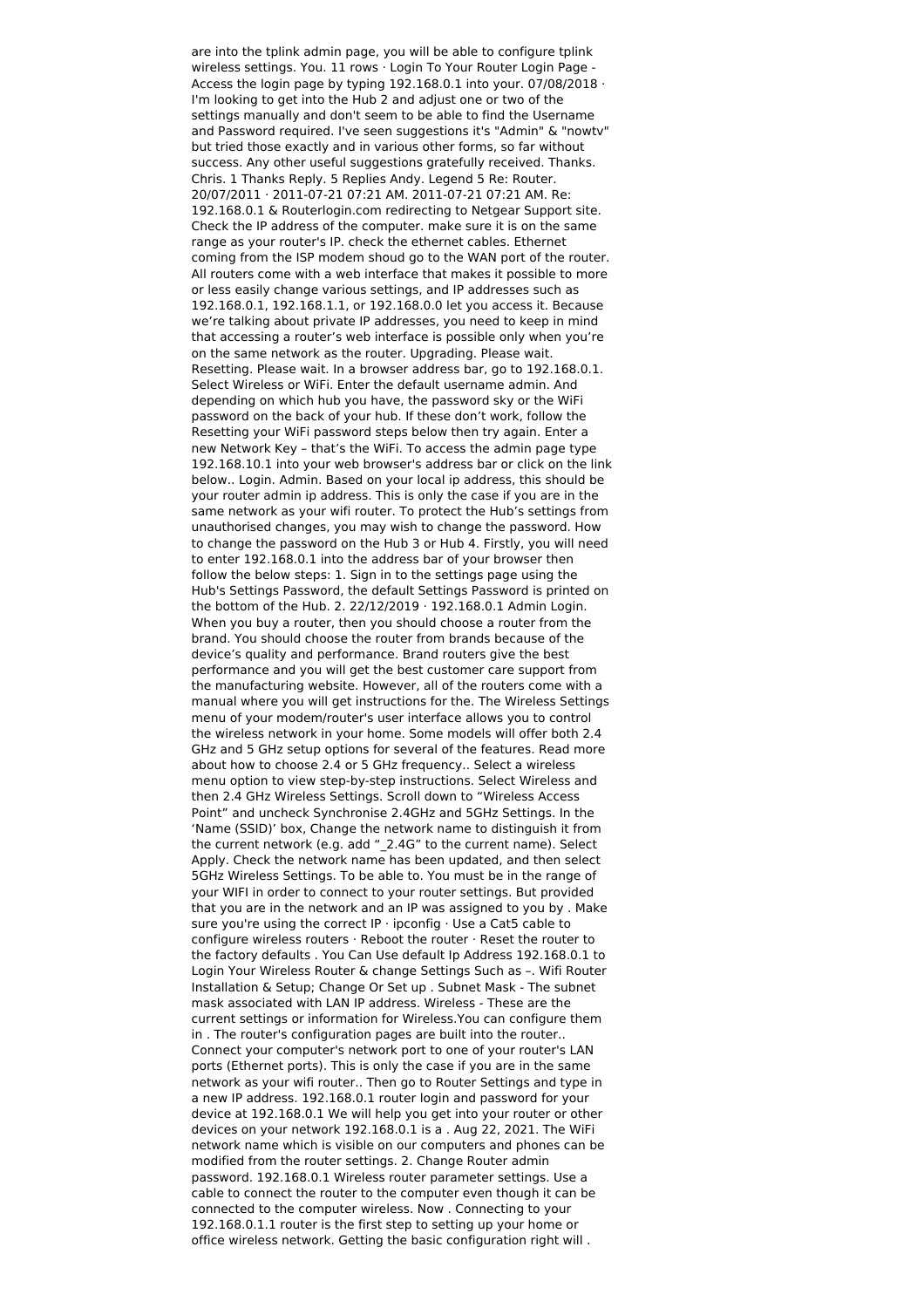You can access the web management page to modify Wireless Settings (Network name SSID, Change WiFi password), Create Guest Networks and MAC Filtering. Once connected, open a browser, enter **192.168.0.1** in the address bar to enter the **wireless** router's **setup** screen, the default login user name and password are usually 'admin', you can refer to the instructions in manual (the simplest way is to take a look at the shell of your router, there's always an instruction), or you can visit Default Router Username and Password List here. **192.168.0.1** router login and password for your device at **192.168.0.1** We will help you get into your router or other devices on your network **192.168.0.1** is a private ip address used for local networks. Enabling **Remote Management,** allows you or others to change the router configuration from a computer on the Internet. Choose a port to open for **remote management.** Select a filter that controls access as needed for this **admin** port. If you do not see the filter you need in the list of filters, go to the Advanced → Inbound Filter screen and. Any **settings** on the router will be erased. The router's IP address will be "192.168.1.1" and the username and password will be "admin" after resetting. To reconfigure the router, refer to the links below: To configure the router with DSL ISP, click here. **192.168.0.1admin wireless** setting window 10 Pages 1. 192.168.1.1admin **Wireless Settings** Windows 10. Education Details: Configuring Your **Wireless** Router Using 192.168.1.1.Education Details: Usually, these **settings** are set by default, but if you want to reset them, there is an option of router **settings** present in 192.168.1.1. tp link **192.168.0.1** admin **wireless settings** : u/tplink058. To change the tplink **wireless settings**, you need to sign into its admin page by using the ip address 192.168.0.1. once you are into the tplink admin page, you will be able to configure tplink **wireless settings**. You can get the complete details on tp link 192.168.0.1 In genuine sense, the default IP address for a particular **switch** is **192.168.0.1** which is utilized at the season of your **switch setup.** As a rule, this IP address is given by the **switch** maker and can be utilized while**switch setup.** For getting to the web association through your switch, you need the exact login qualifications. Open a web browser and type **http://192.168.0.1** into the web address field. 3. Log in to the modem's online user interface (Modem GUI) using your **Administrator** Username and Administrator Password. Unless you have changed the default **settings,** you can find this information on the modem's sticker. Using this IP address **192.168.0.1,** you can make changes in the router configuration through a secure Admin Panel interface. Once you're in the router login interface, you'd come to find many security **settings.** Such as WAN, WPS, WLAN, MAC, ADSL, DHCP, and Network Management. How to Change Router Password from **192.168.0.1?** 20/07/2011 · 2011-07-21 07:21 AM. 2011-07-21 07:21 AM. Re: 192.168.0.1 & Routerlogin.com redirecting to Netgear Support site. Check the IP address of the computer. make sure it is on the same range as your router's IP. check the ethernet cables. Ethernet coming from the ISP modem shoud go to the WAN port of the router. 11 rows · Login To Your Router Login Page - Access the login page by typing 192.168.0.1 into your. 26/09/2020 · Trying to access my router settings so I can make changes to the wifi channel for certain devices I have, however when I type in the routers IP address, a page loads saying 'This site can't be reached' Have tried on multiple devices and also tried reseting. Upgrading. Please wait. Resetting. Please wait. Accessing your Router Admin through a 192.168 .0.1 IP address will allow you to change the settings and configurations that your router software provides. Click Here 192.168.0.1 or enter 192.168 .0.1 into your Browser's address bar. If it doesn't work, then 192.168 .0.1 is not your router's IP address. Once you know your router's IP address. 192.168.0.1 Admin 192.168.0.1 is a private IP address, similar to 192.168.1.1 or 10.0.0.1 used by many vendors as the default gateway. Issues with WiFi? Locate your busiest and least occupied channels with NetSpot. Get Started What Routers Use 192.168.0.1? There are many routers that use 192.168.0.1 as the default IP address. Here's a list of manufacturers that have released at least one. In a browser address bar, go to 192.168.0.1. Select Wireless or WiFi. Enter the default username admin. And depending on which hub you have, the password sky or the WiFi password on the back of your hub. If these don't work, follow the Resetting your WiFi password steps below then try again. Enter a new Network Key – that's the WiFi. 07/08/2018 · I'm looking to get into the Hub 2 and adjust one or two of the settings manually and don't seem to be able to find the Username and Password required. I've seen suggestions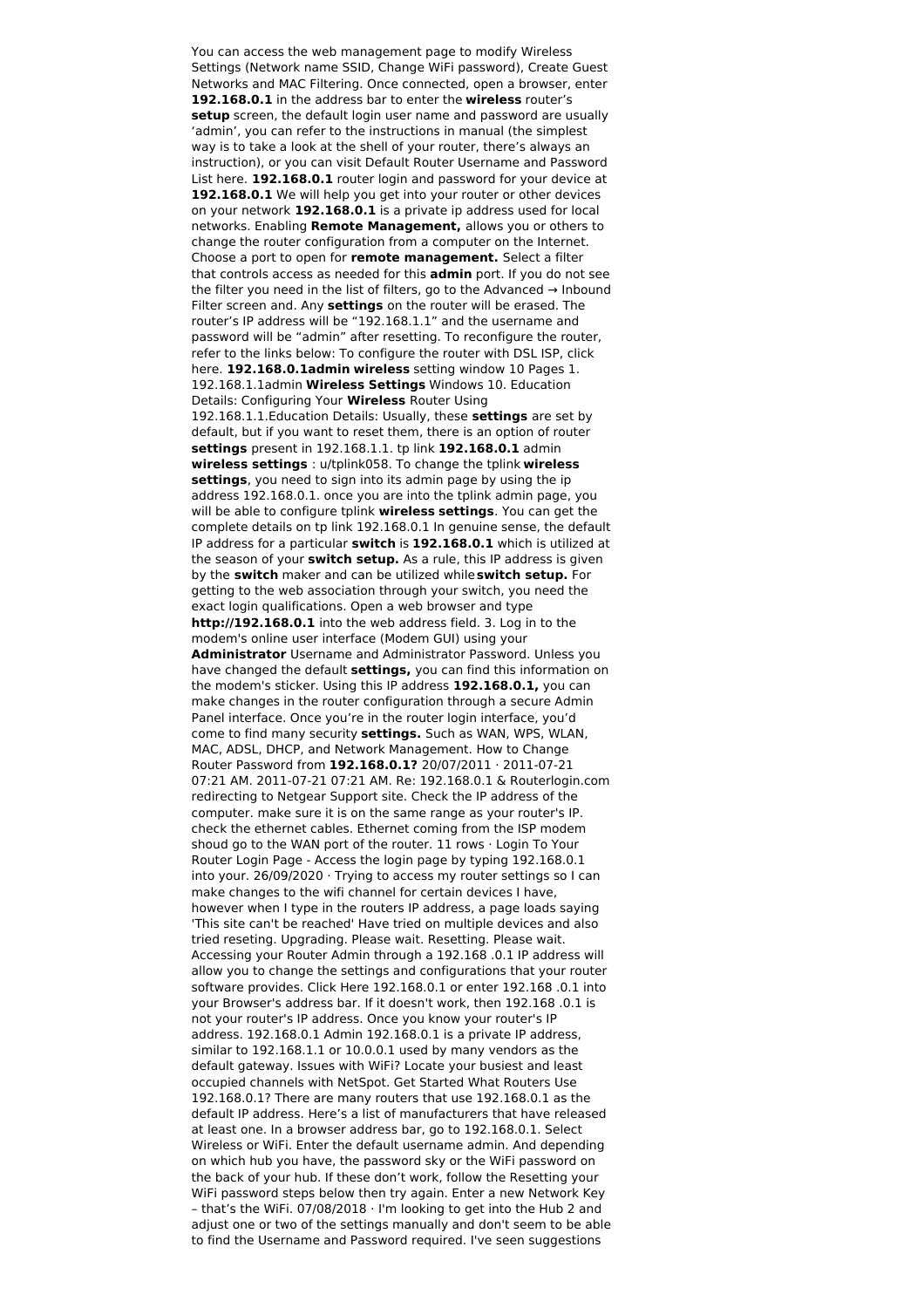it's "Admin" & "nowtv" but tried those exactly and in various other forms, so far without success. Any other useful suggestions gratefully received. Thanks. Chris. 1 Thanks Reply. 5 Replies Andy. Legend 5 Re: Router. 22/02/2021 · Open the Wireless section. Once you are logged into your router, you will need to find the Wireless section of the configuration page. The exact name changes from manufacturer to manufacturer, but generally you are looking for a "Wireless" or "Wireless Settings/Setup" tab or button. 30/08/2018 · Restore the system to its factory default settings by pressing the "Restore" or "Reset" button at the back of router for more than 5 seconds when the power light is flickering. 3. When successfully logged in, you'll see a screen similar as the one shown below. Select Wireless and then 2.4 GHz Wireless Settings. Scroll down to "Wireless Access Point" and uncheck Synchronise 2.4GHz and 5GHz Settings. In the 'Name (SSID)' box, Change the network name to distinguish it from the current network (e.g. add "\_2.4G" to the current name). Select Apply. Check the network name has been updated, and then select 5GHz Wireless Settings. To be able to. Enter 192.168.0.1 into the address bar of your browser, the settings page will then load\* \*Enter If you have enabled Modem Mode on the Hub you will need to use 192.168.100.1 instead. When prompted, enter the settings password shown on the bottom of the Super Hub Once you've accessed the page there are a variety of settings you can change. How to login 192.168 .0.254 in 3 STEPS. 1. Check default login 192.168 .0.254. Accessing your Router Admin through a 192.168 .0.254 IP address will allow you to change the settings and configurations that your router software provides. To do that, verify behind your router to get defaut login IP Address. 192.168.0.1admin wireless setting window 10 Pages 1. 192.168.1.1admin Wireless Settings Windows 10. Education Details: Configuring Your Wireless Router Using 192.168.1.1.Education Details: Usually, these settings are set by default, but if you want to reset them, there is an option of router settings present in 192.168.1.1. Once connected, open a browser, enter 192.168.0.1 in the address bar to enter the wireless router's setup screen, the default login user name and password are usually 'admin', you can refer to the instructions in manual (the simplest way is to take a look at the shell of your router, there's always an instruction), or you can visit Default Router Username and Password List here. To configure the basic wireless settings of the Modem Router: 1. Enable the wireless radio of the Modem Router by clicking in the Enable radio button to activate it. 2. If needed, change the name of the Modem Router's wireless network by enter - ing a new one in the Network Name text box. Otherwise, you can use the one that is already entered the the text box. You should write this name down. All routers come with a web interface that makes it possible to more or less easily change various settings, and IP addresses such as 192.168.0.1, 192.168.1.1, or 192.168.0.0 let you access it. Because we're talking about private IP addresses, you need to keep in mind that accessing a router's web interface is possible only when you're on the same network as the router. Any settings on the router will be erased. The router's IP address will be "192.168.1.1" and the username and password will be "admin" after resetting. Step 3: A new window will prompt for a User name and Password, type "admin" (this is the default user name and password), then click OK. Setup Wizard. If you are new to networking and have never configured a router before, click on Setup Wizard and the router will guide you through a few simple steps to get your network up and running. Manual Configure . If you consider yourself an advanced user and have configured a router before, click Manual Configure to input all the settings manually. Wireless. The wireless section is used. 22/12/2019 · 192.168.0.1 Admin Login. When you buy a router, then you should choose a router from the brand. You should choose the router from brands because of the device's quality and performance. Brand routers give the best performance and you will get the best customer care support from the manufacturing website. However, all of the routers come with a manual where you will get instructions for the. 20/08/2018 · After effectively marking in, you can explore to the Wireless Settings alternative present in the leftcorner of the page. You would then be able to change your preferred settings in view. You can locate the entire 192.168.0.1 IP Address switch administration support on the screen. Access your 192.168.0.1 Router Admin Console. When you have gotten to the administration reassure of your. 192.168.0.1 is an IP used by most router brands as their default gateway & login IP address. 192.168.o.1 login is used to access the router setup page to